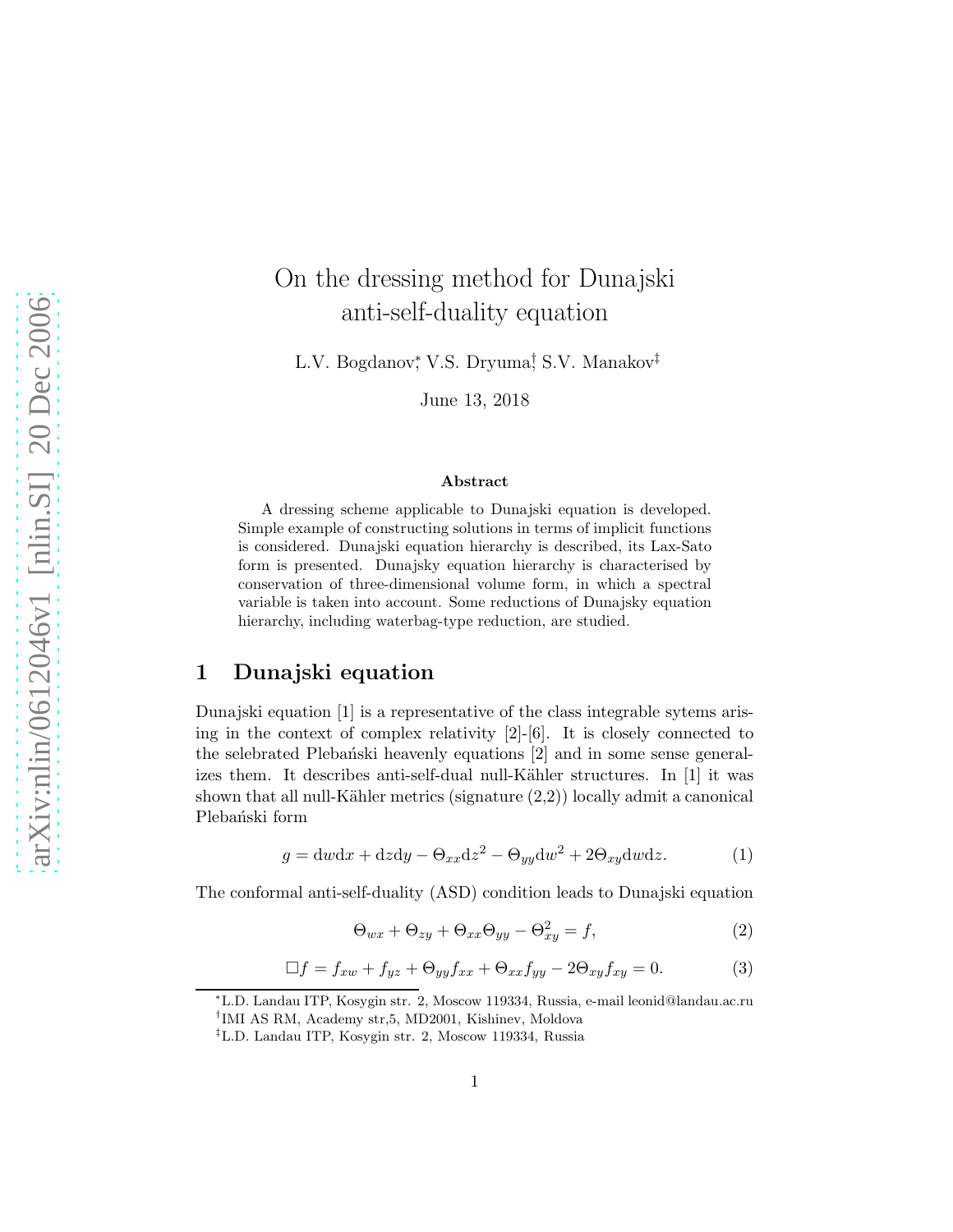Equations (2,3) represent a compatibility condition for the linear system  $L_0\Psi = L_1\Psi = 0$ , where  $\Psi = \Psi(w, z, x, y, \lambda)$  and

$$
L_0 = (\partial_w - \Theta_{xy}\partial_y + \Theta_{yy}\partial_x) - \lambda\partial_y + f_y\partial_x,
$$
  
\n
$$
L_1 = (\partial_z + \Theta_{xx}\partial_y - \Theta_{xy}\partial_x) + \lambda\partial_x - f_x\partial_x.
$$
\n(4)

The case  $f = 0$  corresponds to metrics of the form (1) satisfying Einstein equations, and Dunajski equation  $(2)$ ,  $(3)$  reduces to Plebański second heavenly equation [2].

In the case

$$
\Theta = -1/6 a_1(w, z)x^3 + 1/2 a_2(w, z)x^2y - 1/2 a_3(w, z)xy^2 +
$$
  
+1/6 a<sub>4</sub>(w, z)y<sup>3</sup>

the geodesics of the metrics (1) are determined by solutions of projectively flat second order ODE

$$
\frac{d^2}{dz^2}w(z) + a_1(w, z) \left(\frac{d}{dz}w(z)\right)^3 + 3 a_2(w, z) \left(\frac{d}{dz}w(z)\right)^2 + 3 a_3(w, z) \frac{d}{dz}w(z) + a_4(w, z) = 0.
$$

As an example [7], it is possible to consider equation with the coefficients

$$
a_1 = 2 \exp(\phi(w, z)), \ a_2 = -\phi_z, \ a_3 = \phi_w, \ a_4 = -2 \exp(\phi(w, z)),
$$

where  $\phi(w, z)$  is solution of the Wylczynski-Tzitzeika equation

$$
\phi_{wz} = 4\exp(2\phi) - \exp(-\phi).
$$

In this paper we develop methods of integrable systems theory for Dunajski equation, using the ideas of the works [8]-[12] and also [13, 14]. We present the results without many technical details, which will be described in a more extensive text.

## 2 Dressing scheme

Let us consider nonlinear vector Riemann problem of the form

$$
\mathbf{S}_{+} = \mathbf{F}(\mathbf{S}_{-}),\tag{5}
$$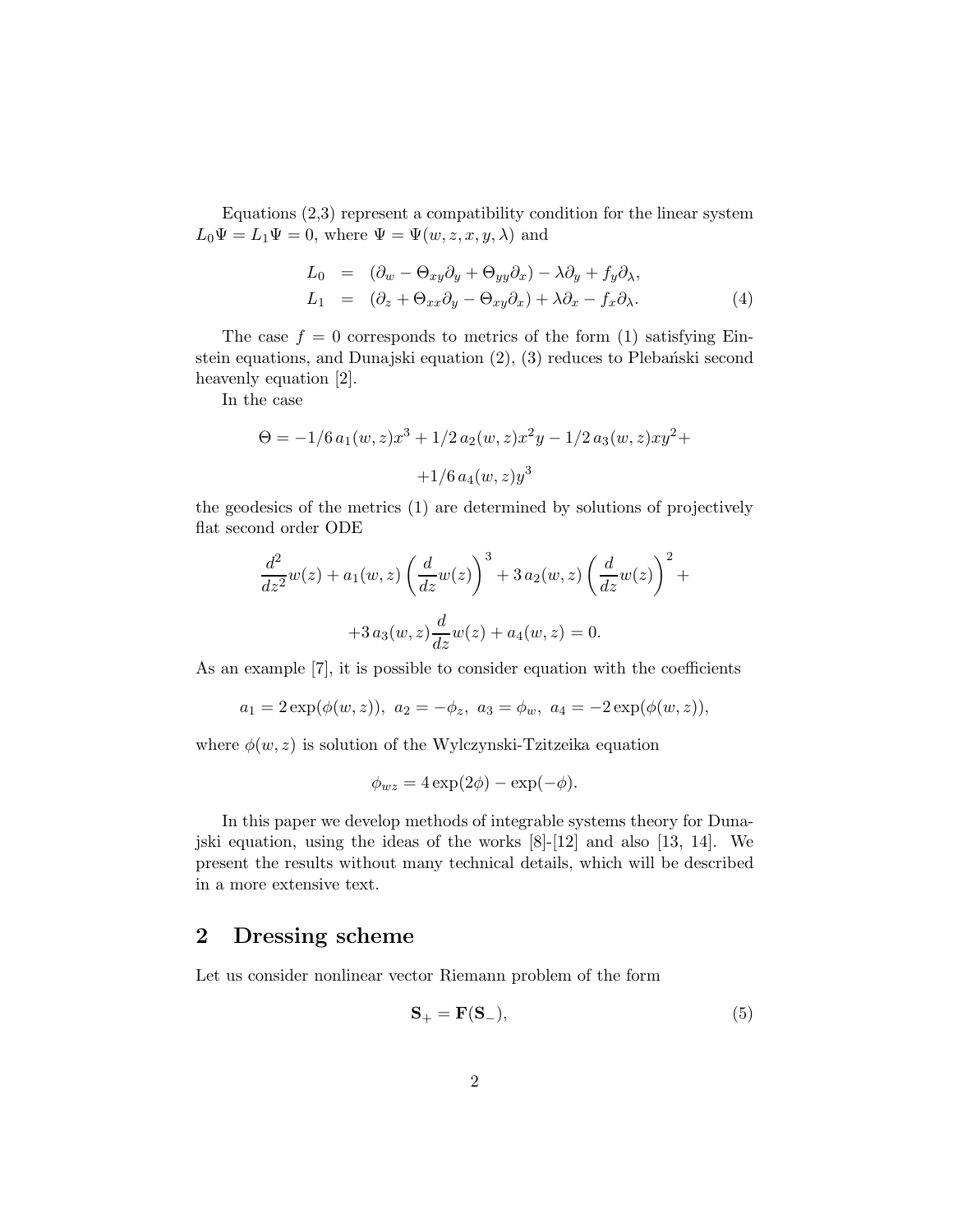where  $S_+$ ,  $S_-$  denote the boundary values of the N-component vector function on the sides of some oriented curve  $\gamma$  in the complex plane of the variable  $\lambda$ . The problem is to find the function analitic outside the curve with some fixed singularities at infinity which satisfies (5). This problem is connected with a class of integrable equations, which can be represented as a commutation relation for vector fields containing a derivative on the spectral variable.

The more specific setting relevant for Dunajski equation is the following. We consider three-component problem (5) for the functions

$$
S^{0} \to \lambda + O(\frac{1}{\lambda}),
$$
  
\n
$$
S^{1} \to -\lambda z + x + O(\frac{1}{\lambda}),
$$
  
\n
$$
S^{2} \to \lambda w + y + O(\frac{1}{\lambda}), \quad \lambda \to \infty,
$$

where  $x, y, w, z$  are the variables of Dunajski equation ('times'). We suggest that for given  $\bf{F}$  solution of the problem  $(5)$  exists and is unique (at least locally in  $x, y, w, z$ .

Let us consider a linearized problem

$$
\delta S^i_+ = \sum_j F^i_{,j} \delta S^j_-.
$$

The linear space of solutions of this problem is spanned by the functions  $S_x$ ,  $\mathbf{S}_y$ ,  $\mathbf{S}_\lambda$ , which can be multiplied by arbitrary function of spectral variable and times. The presence of  $S_{\lambda}$  in the basis is the main difference between the dressing schemes for the heavenly equation [8, 11] and Dunajski equation.

Expanding the functions  $S_z$ ,  $S_w$  into the basis, we obtain linear equations

$$
((\partial_w + u_y \partial_y + v_y \partial_x) - \lambda \partial_y + f_y \partial_x) \mathbf{S} = 0,
$$
  

$$
((\partial_z - u_x \partial_y - v_x \partial_x) + \lambda \partial_x - f_y \partial_x) \mathbf{S} = 0,
$$
 (6)

where u, v, f can be expressed through the coefficients of expansion of  $S^0$ ,  $S^1$ ,  $S^2$  at  $\lambda = \infty$ ,

$$
u = S_1^2 - wS_1^0, \quad v = S_1^1 + zS_1^0, \quad f = S_1^0,
$$
  
\n
$$
S^0 = \lambda + \sum_{n=1}^{\infty} \frac{S_n^0}{\lambda^n}, \quad S^1 = -z\lambda + x + \sum_{n=1}^{\infty} \frac{S_n^1}{\lambda^n},
$$
  
\n
$$
S^2 = w\lambda + y + \sum_{n=1}^{\infty} \frac{S_n^2}{\lambda^n}, \quad \lambda = \infty.
$$
\n(7)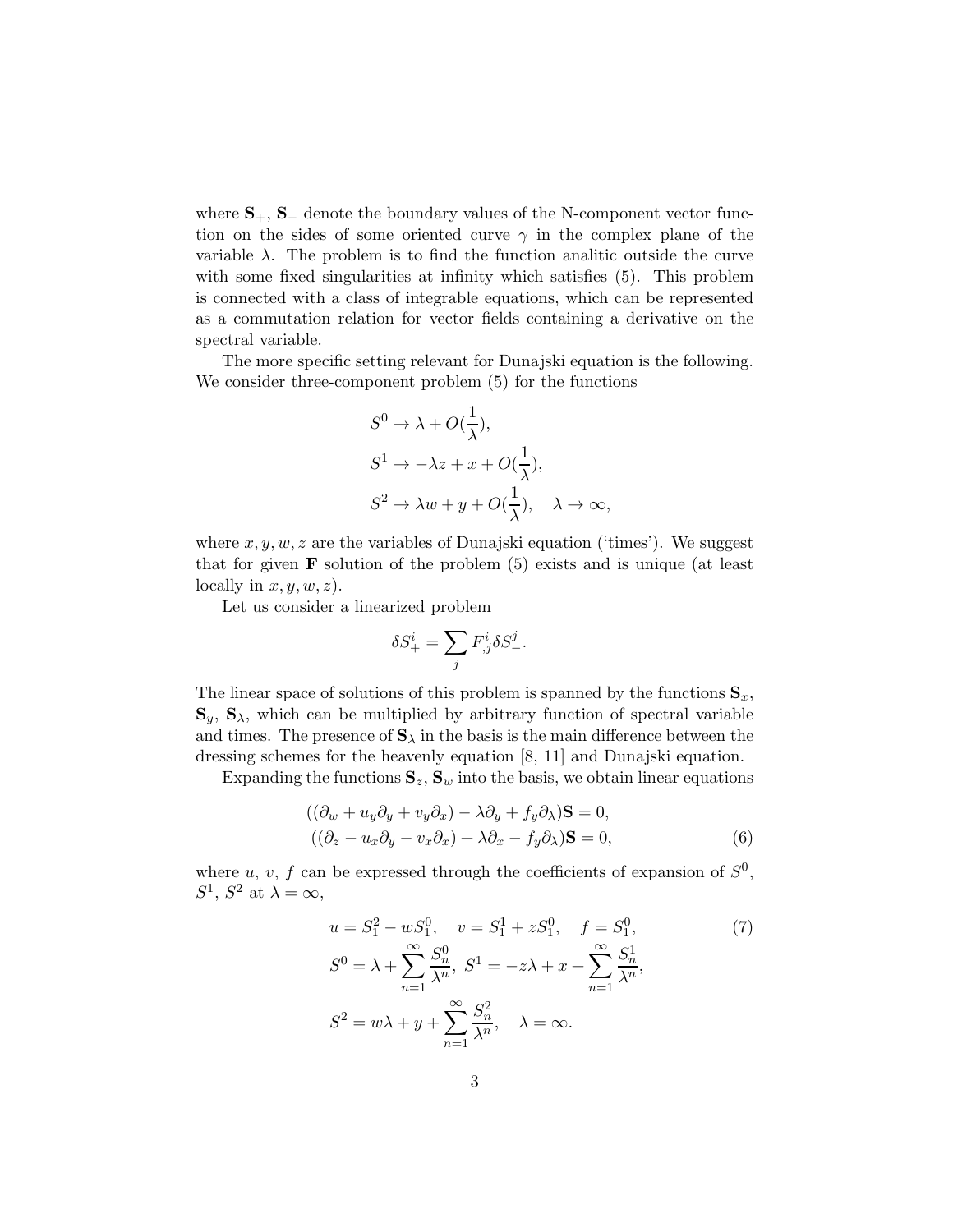To get a Lax pair for Dunajski equation, we shold consider the reduction  $v_y = -u_x$ , then we can inroduce a potential  $\Theta$ ,

$$
v = \Theta_x, \ u = -\Theta_y. \tag{8}
$$

Proposition 1 Sufficient condition to provide the reduction

$$
v_y = -u_x
$$

in terms of the Riemann problem (5) is

$$
\det F^i_{,j} = 1. \tag{9}
$$

#### 2.1 An example

Now will consider a simple example of constructing solution to Dunajski equation using the problem (5). We use the problem of the form

$$
S^1_+ = S^1_-, \tag{10}
$$

$$
S_{+}^{2} = S_{-}^{2} F^{-1} (S_{-}^{2} \cdot S_{-}^{0}, S_{-}^{1}), \tag{11}
$$

$$
S_{+}^{0} = S_{-}^{0} F(S_{-}^{2} \cdot S_{-}^{0}, S_{-}^{1}), \tag{12}
$$

where  $F$  is an arbitrary function of two variables. It is easy to check that the reduction condition (9) is indeed satisfied in this case. Equation (10) implies that  $S^1 = -\lambda z + x$ . Substituting this solution to linear equations (6) (or using (7)), we obtain  $v = zf$ .

The second important property of the problem we use is that the function  $S^2 \cdot S^0$  is analytic. Then we get an expression

$$
\phi = S^2 \cdot S^0 = \lambda^2 w + \lambda y + 2f w + u. \tag{13}
$$

Equation (12) now reads

$$
S^0_+ = S^0_- F(\phi,-\lambda z+x).
$$

The solution to this equation looks like

$$
S^{0} = \lambda \exp \left( \frac{1}{2\pi i} \int_{\gamma} \frac{d\lambda'}{\lambda - \lambda'} \ln F(\phi(\lambda'), -\lambda' z + x) \right)
$$

Considering the expansion of this expression in  $\lambda$ , we obtain the equations

$$
\frac{1}{2\pi i} \int_{\gamma} d\lambda \ln F(\phi(\lambda), -\lambda z + x) = 0,
$$
\n(14)

$$
\frac{1}{2\pi i} \int_{\gamma} \frac{d\lambda}{\lambda} \ln F(\phi(\lambda), -\lambda z + x) = f.
$$
 (15)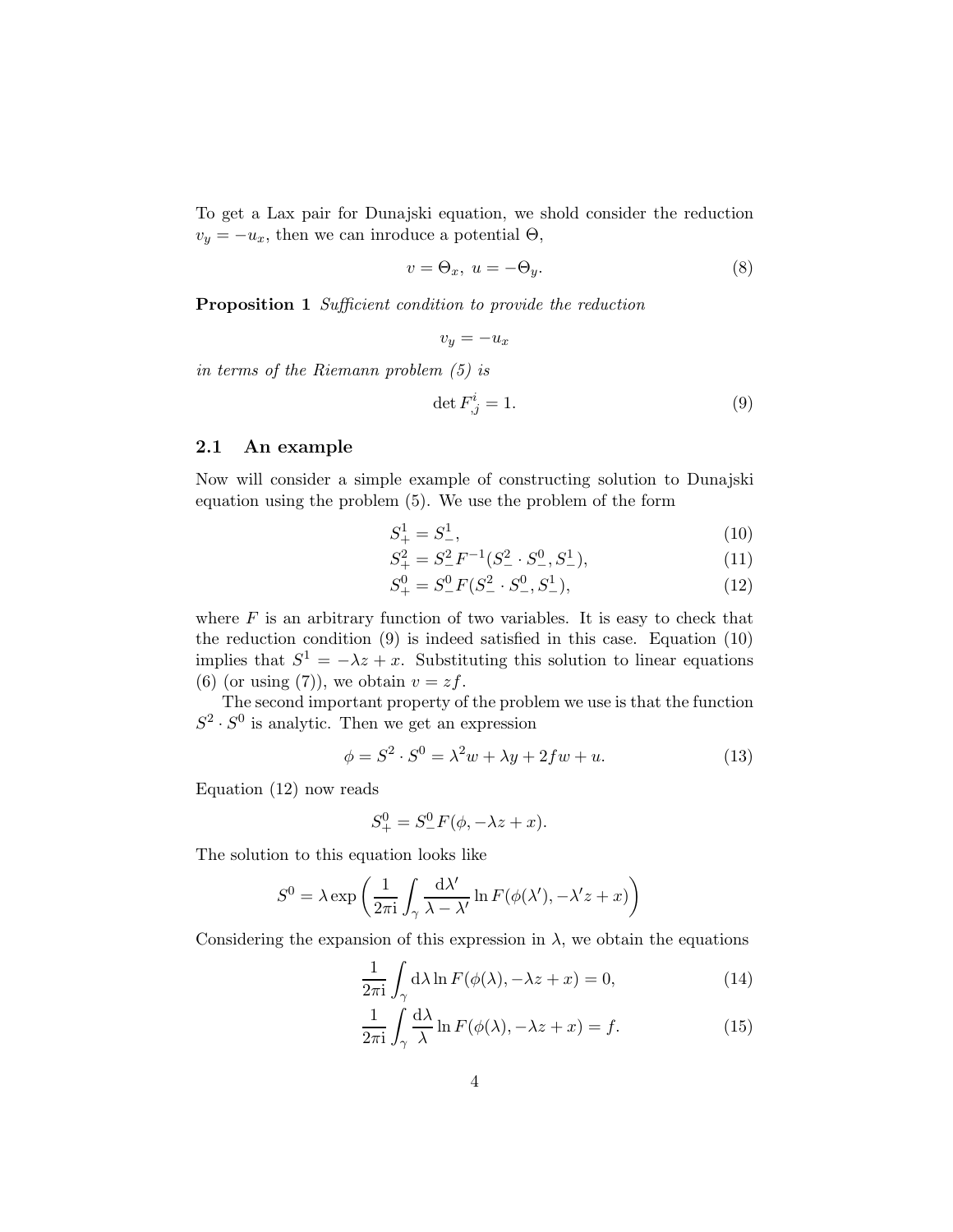Taking into account expression (13), we come to the conclusion that these equations define the functions  $u, f$  as implicit functions. Solution to Dunajski equation is then defined by the relation

$$
u = -\Theta_y.
$$

Thus we have obtained a solution to Dunajski equation, depending on arbitrary function of two variables, in terms of implicit functions.

Functional dependence on the function of two variables indicates that the solution we have constructed correspons to some  $(2+1)$ -dimensional reduction of Dunajski equation. It is possible to find the reduced equations explicitely, using the fact that linear equations (4) have analytic solutions  $\phi$ and  $-\lambda z + x$ . Substituting these solutions to (4) and using (8), we obtain

$$
(\partial_w - \Theta_{xy}\partial_y + \Theta_{yy}\partial_x)(2wf - \Theta_y) + yf_y = 0,
$$
  
\n
$$
(\partial_z + \Theta_{xx}\partial_y - \Theta_{xy}\partial_x)(2wf - \Theta_y) - yf_x = 0,
$$
  
\n
$$
zf = \Theta_x.
$$
\n(16)

## 3 Dunajski equation hierarchy

The framework developed here is closely coonected with the framework of of hyper-Kähler hierarchy developed by Takasaki  $[13, 14]$ , see also  $[11, 12]$ . Though there are some essential differences (the volume form is used instead of symplectic form, the spectral variable is included to the form), the technique and ideas of the proofs are very similar. Here we omit the details, planning to present them later.

To define Dunajski equation hierarchy, we consider three formal Laurent series in  $\lambda$ , depending on two infinite sets of additional variables ('times')

$$
S^{0} = \lambda + \sum_{n=1}^{\infty} S_{n}^{0}(\mathbf{t}^{1}, \mathbf{t}^{2}) \lambda^{-n},
$$
  
\n
$$
S^{1} = \sum_{n=0}^{\infty} t_{n}^{1} (S^{0})^{n} + \sum_{n=1}^{\infty} S_{n}^{1}(\mathbf{t}^{1}, \mathbf{t}^{2}) \lambda^{-n}
$$
  
\n
$$
S^{2} = \sum_{n=0}^{\infty} t_{n}^{2} (S^{0})^{n} + \sum_{n=1}^{\infty} S_{n}^{2}(\mathbf{t}^{1}, \mathbf{t}^{2}) \lambda^{-n},
$$

We denote  $x = t_0^1$ ,  $y = t_0^2$ ,  $S = \begin{pmatrix} S^1 \\ S^2 \end{pmatrix}$  $S^2$  $\bigg), \partial_n^1 = \frac{\partial}{\partial t_n^1}, \partial_n^2 = \frac{\partial}{\partial t_n^2}$  and introduce the projectors  $(\sum_{-\infty}^{\infty} u_n z^n)_{+} = \sum_{n=0}^{\infty} u_n z^n$ ,  $(\sum_{-\infty}^{\infty} u_n z^n)_{-} = \sum_{-\infty}^{n=-1} u_n z^n$ .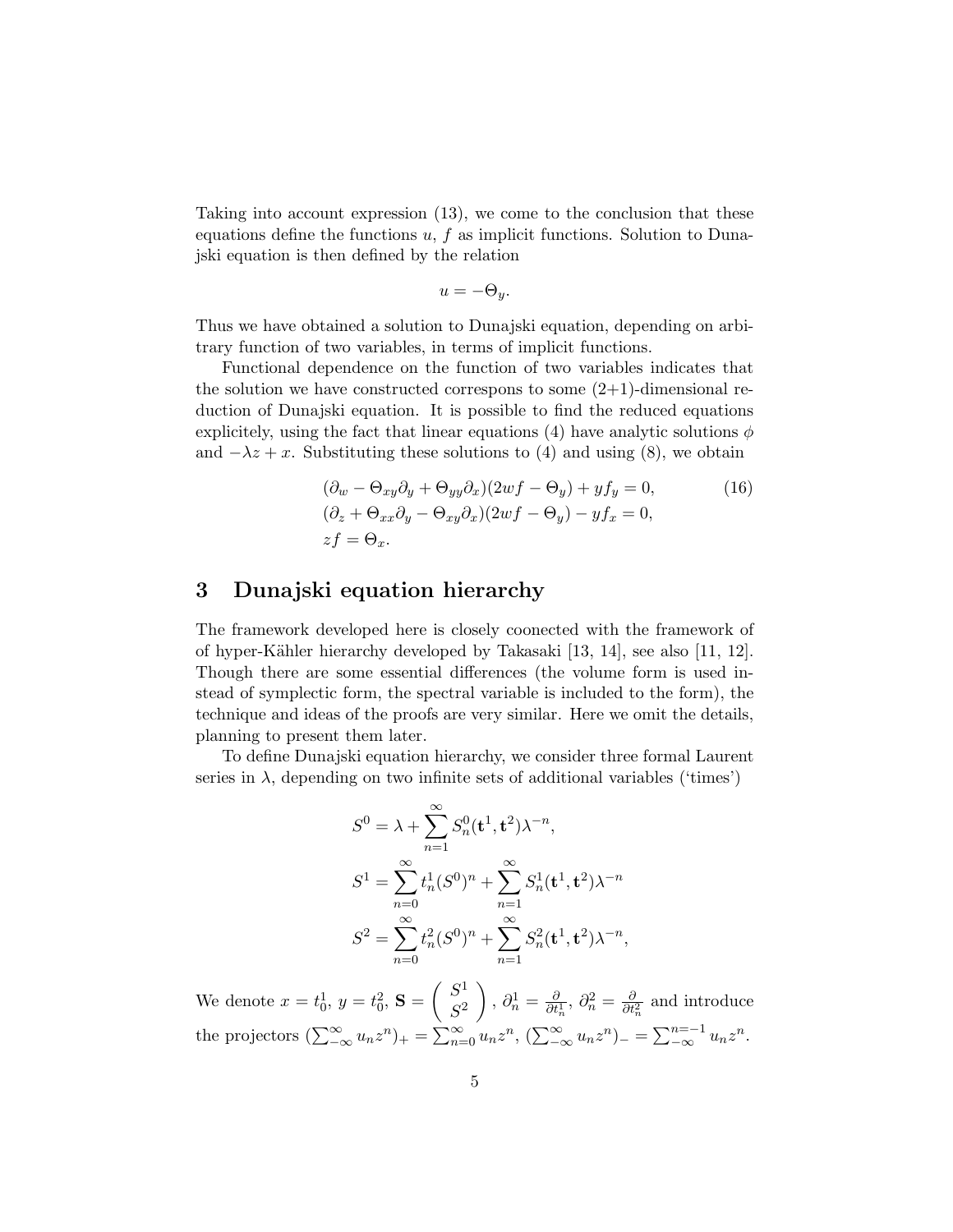Dunajski equation hierarchy is defined by the relation

$$
(\mathrm{d}S^0 \wedge \mathrm{d}S^1 \wedge \mathrm{d}S^2)_{-} = 0,\tag{17}
$$

where the differential includes both times and a spectral variable,

$$
df = \sum_{n=0}^{\infty} \partial_n^1 f dt_n^1 + \sum_{n=0}^{\infty} \partial_n^2 f dt_n^2 + \partial_\lambda f d\lambda.
$$

This is a crucial difference with the heavenly equation hierarchy, where only the times are taken into account. Relation (17) plays a role similar to the role of the famous Hirota bilinear identity for KP hierarchy. This relation is equivalent to the Lax-Sato form of Dunajski equation hierarchy.

**Proposition 2** The relation  $(17)$  is equivalent to the set of equations

$$
\partial_n^1 \mathbf{S} = \sum_{i=0,1,2} (J_{1i}^{-1} (S^0)^n)_+ \partial_i \mathbf{S},\tag{18}
$$

$$
\partial_n^2 \mathbf{S} = \sum_{i=0,1,2} (J_{2i}^{-1} (S^0)^n)_+ \partial_i \mathbf{S},\tag{19}
$$

$$
\det J = 1,\tag{20}
$$

where

$$
J = \begin{pmatrix} S_{\lambda}^{0} & S_{\lambda}^{1} & S_{\lambda}^{2} \\ S_{x}^{0} & S_{x}^{1} & S_{x}^{2} \\ S_{y}^{0} & S_{y}^{1} & S_{y}^{2} \end{pmatrix},
$$
(21)

 $\partial_0 = \partial_{\lambda}, \ \partial_1 = \partial_x, \ \partial_2 = \partial_y.$ 

Remark Formula (20) defines a reduction for equations (18, 19). The general hierarchy in the unreduced case is given by equations (18, 19), and the analogue of relation (17) is

$$
((\det J)^{-1} \mathrm{d}S^0 \wedge \mathrm{d}S^1 \wedge \mathrm{d}S^2)_{-} = 0. \tag{22}
$$

In a more explicit form, Dunajski equation hierarchy (18, 19) can be written as

$$
\partial_n^1 \mathbf{S} = \left( (S^0)^n \begin{vmatrix} S^0_\lambda & S^2_\lambda \\ S^0_y & S^2_y \end{vmatrix} \right)_+ \partial_x \mathbf{S} - \left( (S^0)^n \begin{vmatrix} S^0_\lambda & S^2_\lambda \\ S^0_x & S^2_x \end{vmatrix} \right)_+ \partial_y \mathbf{S} + \left( (S^0)^n \begin{vmatrix} S^0_x & S^2_x \\ S^0_y & S^2_y \end{vmatrix} \right)_+ \partial_\lambda \mathbf{S}, \tag{23}
$$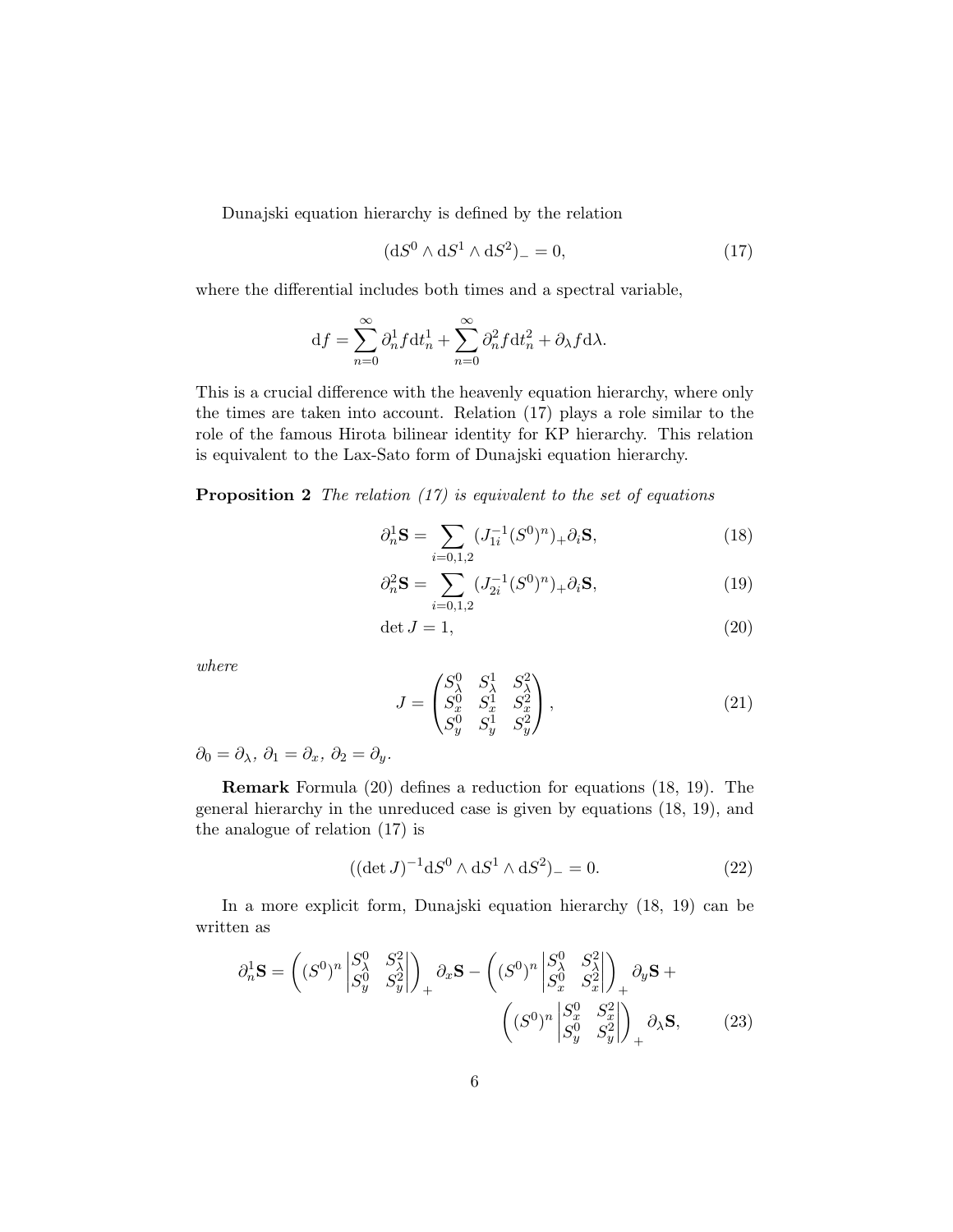$$
\partial_n^2 \mathbf{S} = -\left( (S^0)^n \begin{vmatrix} S_\lambda^0 & S_\lambda^1 \\ S_y^0 & S_y^1 \end{vmatrix} \right)_+ \partial_x \mathbf{S} + \left( (S^0)^n \begin{vmatrix} S_\lambda^0 & S_\lambda^1 \\ S_x^0 & S_x^1 \end{vmatrix} \right)_+ \partial_y \mathbf{S} - \left( (S^0)^n \begin{vmatrix} S_x^0 & S_x^1 \\ S_y^0 & S_y^1 \end{vmatrix} \right)_+ \partial_\lambda \mathbf{S}.
$$
\n(24)

It is easy to check that for  $S^0 = \lambda$  Dunajski equation hierarchy reduces to heavenly equation hierarchy [13, 14], while for  $S^2 = y$  it reduces to dispersionless KP hierarchy.

#### 3.1 Waterbag-type reduction

Discussing a special solution of Dunajski equation, we have considered a reduction (16) characterized by the existence of two analytic solutions of linear equations (4). Now we will introduce waterbag-type reduction

$$
S^{0} = \lambda + \sum_{n=1}^{N} \ln\left(\frac{\lambda - u_n^{0}}{\lambda - v_n^{0}}\right),
$$
  
\n
$$
S^{1} = \sum_{n=0}^{\infty} t_n^{1}(S^{0})^{n} + \sum_{n=1}^{N} \ln\left(\frac{\lambda - u_n^{1}}{\lambda - v_n^{1}}\right)
$$
  
\n
$$
S^{2} = \sum_{n=0}^{\infty} t_n^{2}(S^{0})^{n} + \sum_{n=1}^{N} \ln\left(\frac{\lambda - u_n^{2}}{\lambda - v_n^{2}}\right),
$$

where the functions  $u, v$  depend only on times of the hierarchy. This anzats is consistent with equations  $(18,19,20)$  and defines  $(1+1)$ -dimensional reduction of Dunajski equation hierarchy. The first equation of this hierarchy, containing only the variables  $x, y$ , is obtained by the substitution of the anzatz to relation (20). The expression for the determinant will have  $6N$ simple poles, and relation  $(20)$  will give a closed system of 6N equations for  $6N$  functions  $u, v$ .

## Acknowledgment

The authors were partially supported by Russian Foundation for Basic Research under grant no. 06-01-90840 and grant no. 06.01 CRF CSTD AS Moldova. LVB and SVM were also supported in part by RFBR grant 04- 01-00508.